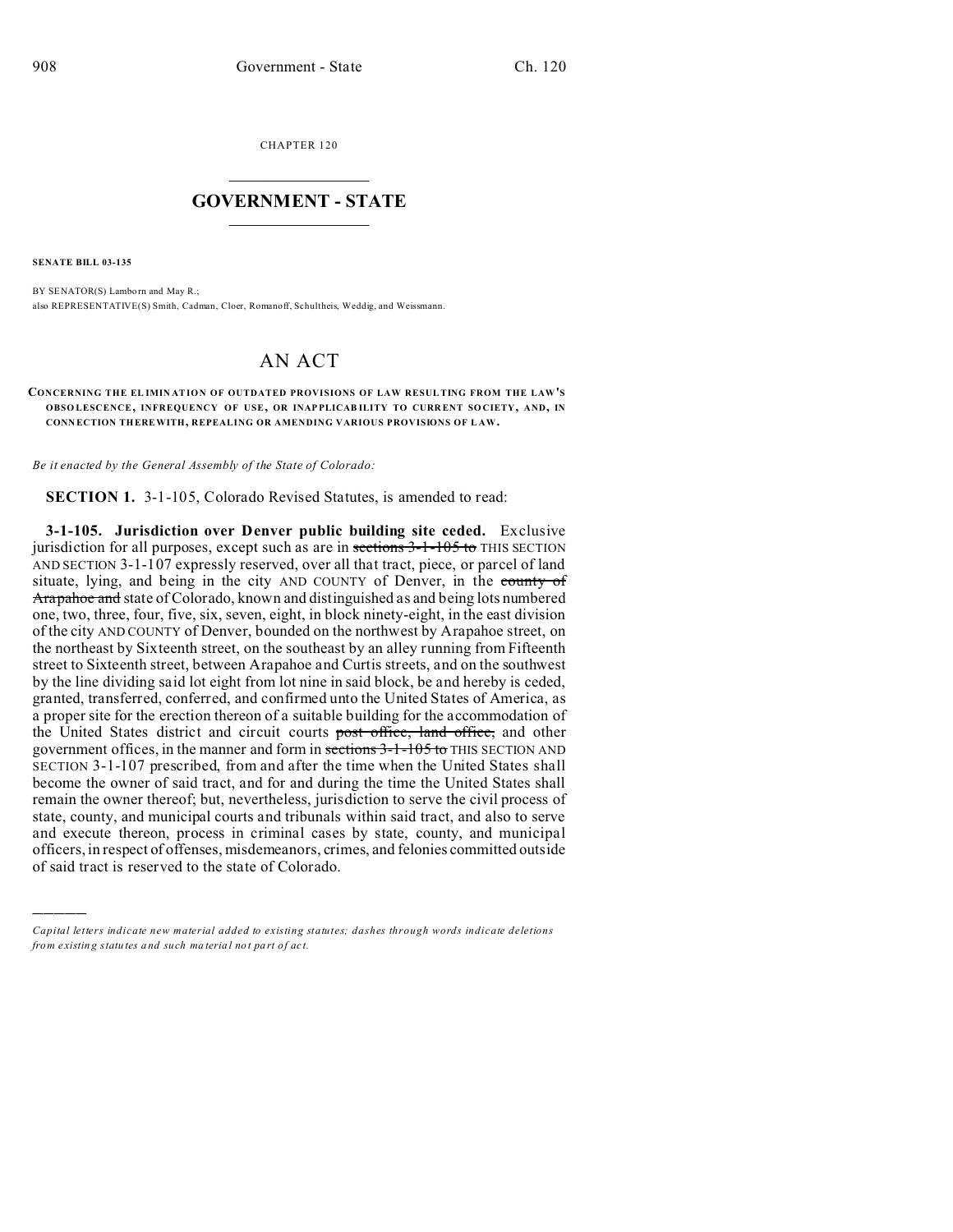**SECTION 2. Repeal.** 12-5-111, Colorado Revised Statutes, is repealed as follows:

**12-5-111. Penalty.** For any violation of section 12-5-110, the party so offending shall pay a fine of not less than twenty nor more than one hundred dollars, to be recovered in an action before any court of competent jurisdiction in the name of the people of the state of Colorado, subject to appeal as in other cases.

**SECTION 3. Repeal.** 12-5-115, Colorado Revised Statutes, is repealed as follows:

**12-5-115. Recovery of fees from unlicensed person.** If any unlicensed person receives any money or any species of property as a fee or compensation for services rendered or to be rendered by him as an attorney- or counselor-at-law within this state, all money so received by him shall be considered as money received to the use of the person paying the same and may be recovered, with costs of suit, by an action for money had and received. All property conveyed or delivered for such purpose or the value thereof may be recovered with costs of suit by the person conveying or delivering the same by appropriate legal action. The person receiving such money or property shall forfeit threefold the amount or value thereof, to be recovered with costs of suit in a municipal court if within the municipal court's jurisdiction but if not, in any court of record within the state, by appropriate action, one-half to the use of the person who sues for and recovers the same and the other half to the use of the county in which such suit is brought.

**SECTION 4.** 12-5-116, Colorado Revised Statutes, is amended to read:

**12-5-116. Legal aid dispensaries - law students practice.** Students of any law school which has been continuously in existence for at least ten years prior to April 23, 1909, and which THAT maintains a legal-aid dispensary where poor persons receive legal advice and services shall, when representing said dispensary and its clients, be authorized to appear in court as if licensed to practice.

**SECTION 5.** 12-23-102, Colorado Revised Statutes, is amended to read:

**12-23-102. State electrical board.** There is hereby established a state electrical board, which shall consist of nine members appointed by the governor, with the consent of the senate, who shall be residents of the state of Colorado. Two of said members shall be electrical contractors who have masters' licenses, two shall be master or journeymen electricians who are not electrical contractors, two shall be representatives of private, municipal, or cooperative electric utilities rendering electric service to the ultimate public, one shall be a building official from a political subdivision of the state performing electrical inspections, one shall be a general contractor actively engaged in the building industry, and one shall be appointed from the public at large. Effective July 1, 1975, All members shall serve for three-year terms. but, of the appointments to be made effective July 1, 1975, one master or journeyman electrician shall be appointed for a three-year term, one electric utility member shall be appointed for a three-year term and one for a two-year term, and one new at-large member shall be appointed for a three-year term. All other present members shall serve the terms for which originally appointed, but their successors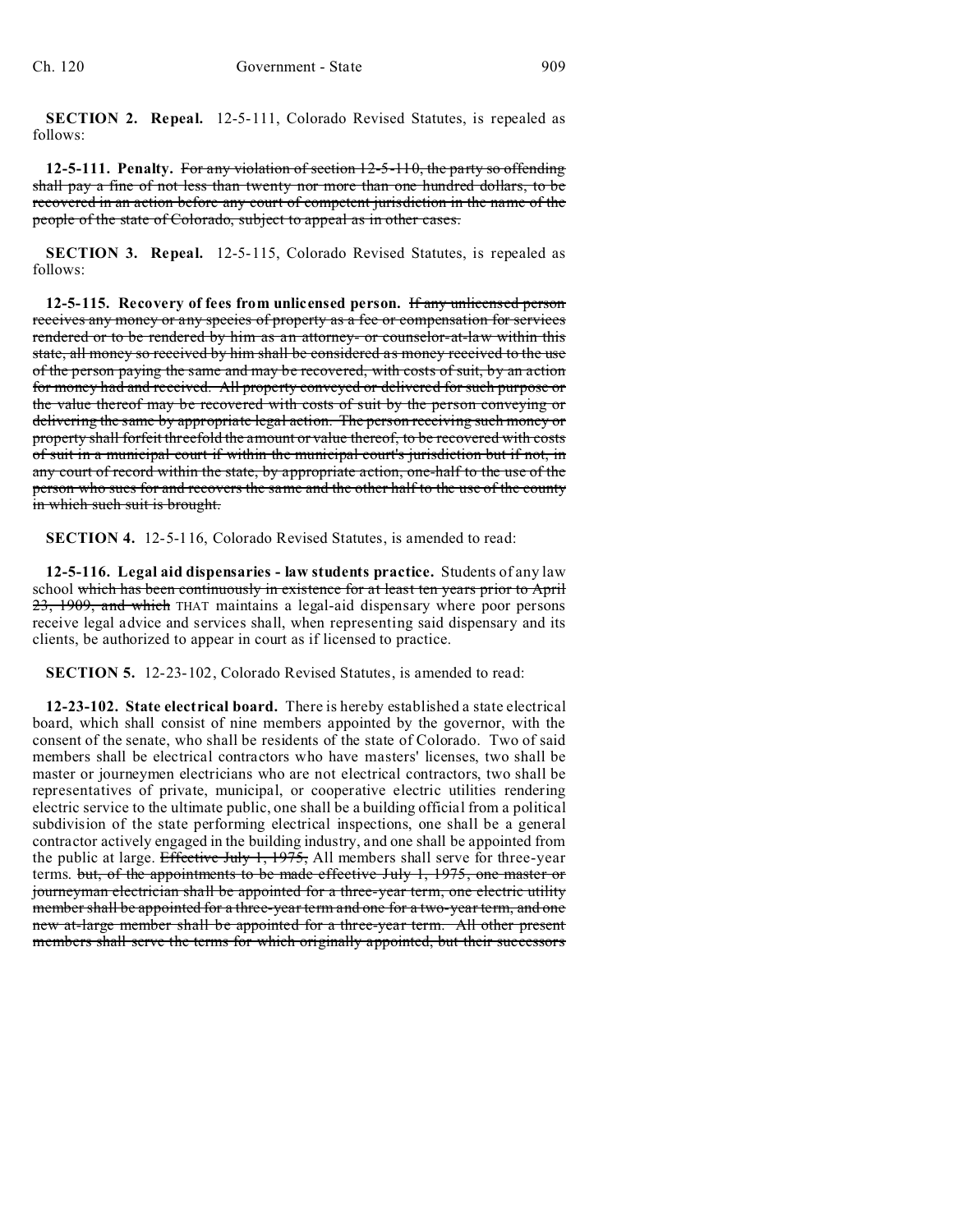910 Government - State Ch. 120

shall be appointed for three-year terms. All appointees shall be limited to two full terms each. Any vacancy occurring in the membership of the board shall be filled by the governor by appointment for the unexpired term of such member. The governor may remove any member of the board for misconduct, incompetence, or neglect of duty.

**SECTION 6. Repeal.** 12-28-102 (7) (b) and (8) (b), Colorado Revised Statutes, are repealed as follows:

**12-28-102. Unlawful use or sale of fireworks - exceptions.** (7) (b) This subsection (7) shall take effect July 15, 1991.

(8) (b) This subsection (8) shall take effect July 15, 1991.

**SECTION 7. Repeal.** 12-28-104 (9), Colorado Revised Statutes, is repealed as follows:

**12-28-104. Licensing - creation of fireworks licensing cash fund.** (9) Any licenses issued prior to July 15, 1991, by the secretary of state shall remain valid through September 1, 1991.

**SECTION 8.** 12-32-103 (1), Colorado Revised Statutes, is amended to read:

**12-32-103. Appointment of members of podiatry board - terms - repeal of** article. (1) The governor shall appoint five podiatrists to act as THE MEMBERS OF the Colorado podiatry board. The three members serving on the board on July 1, 1973, shall continue to serve the terms for which they were appointed, and the governor shall appoint two new members to take office on July 1, 1973, of which one shall serve for a term to expire on March 17, 1977, and one shall serve for a term to expire on March 17, 1978. With respect to persons appointed prior to June 15, 1987, the governor shall annually appoint one member to serve for a term of five years. Except as otherwise provided in this subsection (1), the five members serving on the board on July 1, 1985, shall continue to serve the terms for which they were appointed. Upon the expiration of the term of office of the podiatrist member whose term first expires, the membership of the board shall change from five podiatrist members to THE BOARD SHALL CONSIST OF four podiatrist members and one member from the public at large. and, upon such first expiration date, the governor shall appoint a new member from the public at large to replace the member whose term has expired on said date. The new member shall be appointed for a term of five years. Persons who are holding office on June 15, 1987, are subject to the provisions of section 24-1-137, C.R.S. Thereafter, The terms of the members of the board shall be four years. The governor may remove any member of the board for misconduct, incompetency, or neglect of duty.

**SECTION 9.** 12-32-105 (1) (c), Colorado Revised Statutes, is amended to read:

**12-32-105. Examination as to qualifications.** (1) Every person desiring to practice podiatry in this state shall be examined as to his or her qualifications, except as otherwise provided in this article. Each applicant, at least thirty days before the date of his or her examination, shall present to the secretary of the Colorado podiatry board a written application upon the form provided by said board, which application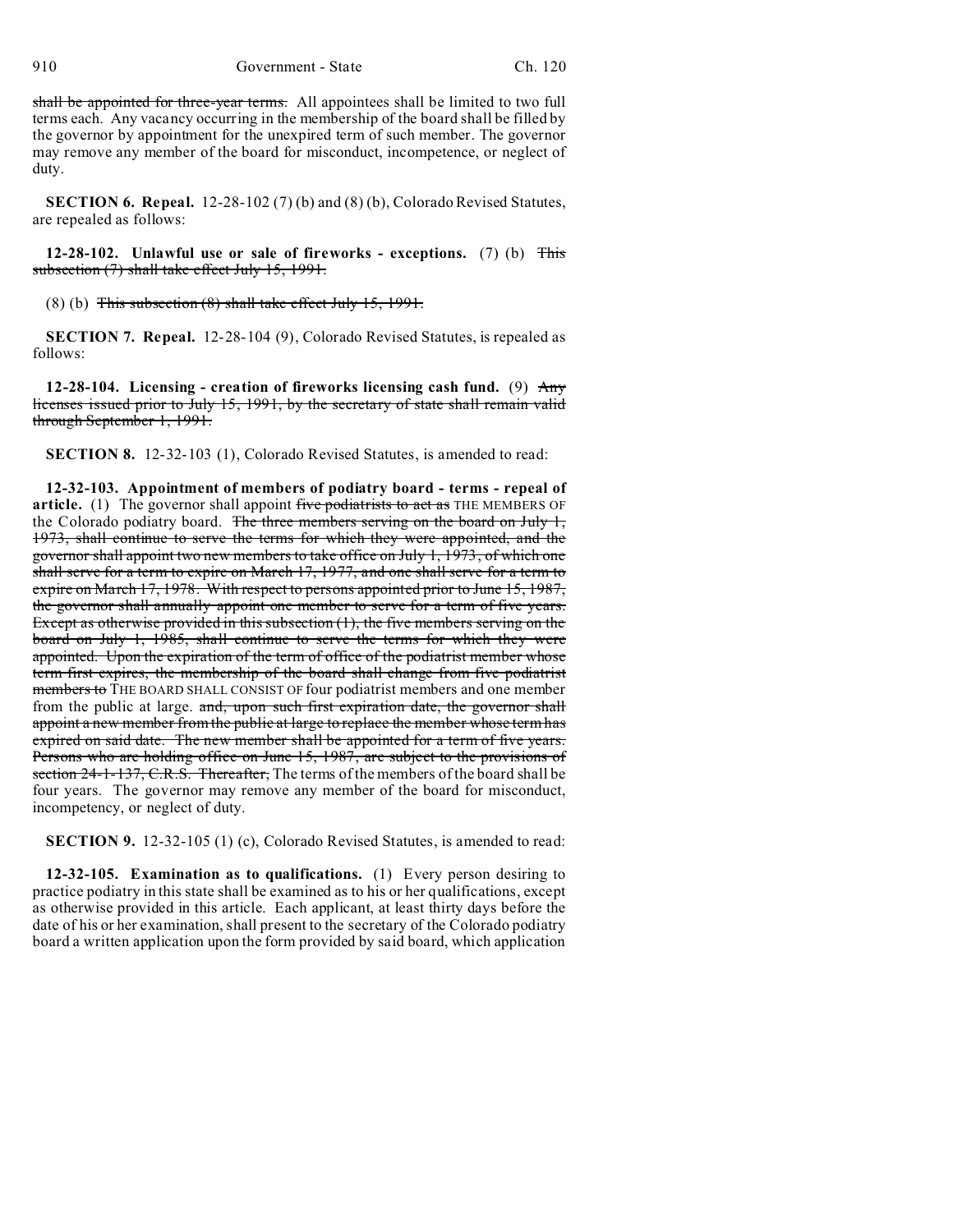shall contain satisfactory proof that said applicant:

(c) Effective October 1, 2001, Has completed an approved residency pursuant to subsection (3) of this section.

**SECTION 10.** 12-33-103 (1), Colorado Revised Statutes, is amended to read:

**12-33-103. State board of chiropractic examiners - subject to termination repeal of article.** (1) There is hereby created a Colorado state board of chiropractic examiners, referred to in this article as the "board", consisting of five members who are citizens of the United States, four of whom shall have practiced chiropractic in the state of Colorado for five years prior to their appointment and one of whom shall be appointed from the public at large. The governor shall appoint members of the board as follows: One for a five-year term, one for a four-year term, one for a three-year term, one for a two-year term, and one for a one-year term. At the expiration of the term of each board member, a member shall be appointed by the governor for a term of four years. Persons holding office on June 15, 1987, are subject to the provisions of section 24-1-137, C.R.S. Any board member may be removed by the governor for misconduct, incompetence, or neglect of duty. No member shall serve more than two consecutive terms.

**SECTION 11. Repeal.** 12-36-102 (2), Colorado Revised Statutes, is repealed as follows:

**12-36-102. Legislative declaration.** (2) The general assembly further finds, determines, and declares that effective July 1, 1994, the physicians' peer health assistance fund shall be terminated, the balance of moneys in the fund shall be transferred prior to June 30, 1994, to an administering entity selected by the board, which entity shall administer the programs of board selected designated providers, and that the fiscal year beginning July 1, 1993, shall be used by the department of regulatory agencies as a transition year to plan for the transfer of responsibilities for such program.

**SECTION 12.** 12-36-103 (1), Colorado Revised Statutes, is amended to read:

**12-36-103. State board of medical examiners - immunity - subject to termination - repeal of article.** (1) (a) There is hereby created the Colorado state board of medical examiners, referred to in this article as the "board", which shall consist of nine physician members and four members from the public at large, who have no financial or professional association with the medical profession, to be appointed by the governor and to have the qualifications provided in this article. Members who are holding office on June 15, 1987, are subject to the provisions of section 24-1-137, C.R.S. The terms of the members of the board shall be four years. For the two public member appointees added to the board during the calendar year beginning January 1, 2000, the term for one public member appointee shall expire May 3, 2002, and the other shall expire May 3, 2003. Thereafter, the terms of the members of the board shall be four years.

(b) Notwithstanding paragraph (a) of this subsection  $(1)$ , of the members of the board whose terms are to expire on May 3, 1991, the terms of three of the members shall expire on May 3, 1991, the terms of three of the members shall be extended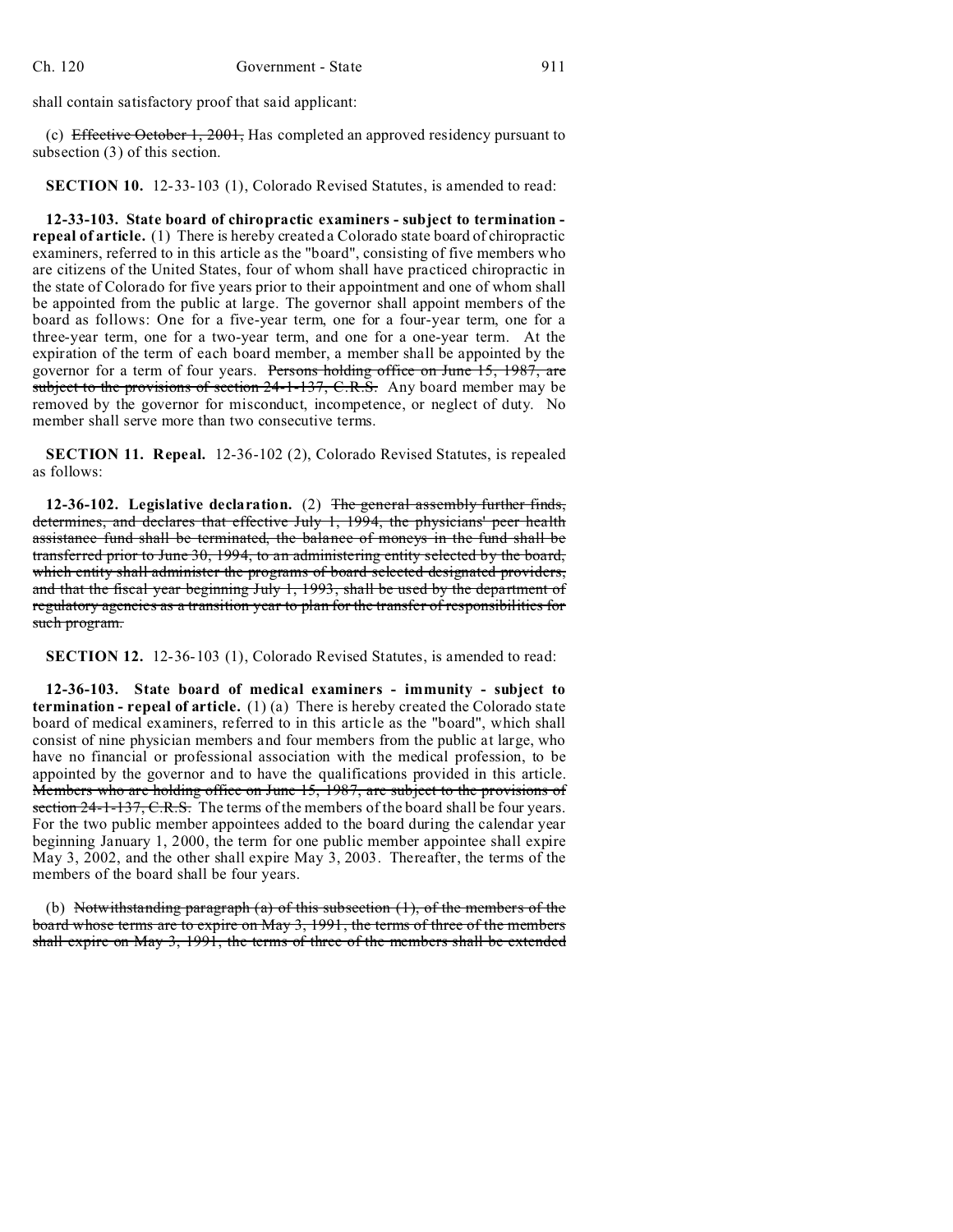until May 3, 1992, and the terms of two of the members shall be extended until May 3, 1994. Thereafter, the terms of the members of the board shall be four years.

**SECTION 13. Repeal.** 12-38-104 (2) (a), Colorado Revised Statutes, is repealed as follows:

**12-38-104. State board of nursing created.** (2) (a) Two members of the former state board of practical nursing and four members of the former state board of nursing, existing immediately prior to July 1, 1980, shall serve as members of the board created by this section. The terms of said members shall automatically be extended to July 1 of the year following the year in which their terms would have expired; and, as the terms of the respective members of the former boards expire, the governor shall make the required appointments pursuant to this section.

**SECTION 14. Repeal.** 12-38-111.5 (4) (a), Colorado Revised Statutes, is repealed as follows:

**12-38-111.5. Requirements for advanced practice nurse registration legislative declaration - definition - advanced practice registry.** (4) (a) A nurse who is an advanced practice nurse, as defined in subsection  $(2)$  of this section, may register with the board on or before June 30, 1995, without meeting the additional requirements set forth in paragraph (b) or (c) of this subsection (4). Not later than December 31, 1994, the board shall establish reasonable standards for registration pursuant to this paragraph (a). Such standards shall be based on currently accepted professional standards. The board may recognize specialized education or experience obtained by persons seeking to register pursuant to this paragraph (a) if such education or experience is directly relevant to advanced practice although not part of a nationally accredited program.

**SECTION 15.** 12-38-131 (2) (a), (2) (b), (2) (c) (I), (2) (c) (IV), and (8) (c), Colorado Revised Statutes, are amended to read:

**12-38-131. Impaired professional diversion program - committee.** (2) (a) The board shall create a corporate entity for the purposes of administering an impaired professional diversion program. The board shall appoint a committee to direct the program through the entity that shall be composed of seven individuals, appointed as follows:

(I) One member shall be a licensed professional nurse specializing in the treatment of chemical dependency; with the first appointee serving until December 31, 1997;

(II) Two members shall be licensed professional nurses specializing in psychiatric nursing; with one of the first appointees serving until December 31, 1996, and the other of the first appointees serving until December 31, 1998;

(III) Two members shall be licensed practical or professional nurses who are recovering from an addiction to drugs or alcohol; with one of the first appointees serving until December 31, 1996, and the other of the first appointees serving until December 31, 1997;

(IV) One member shall be a licensed physician who specializes in the diagnosis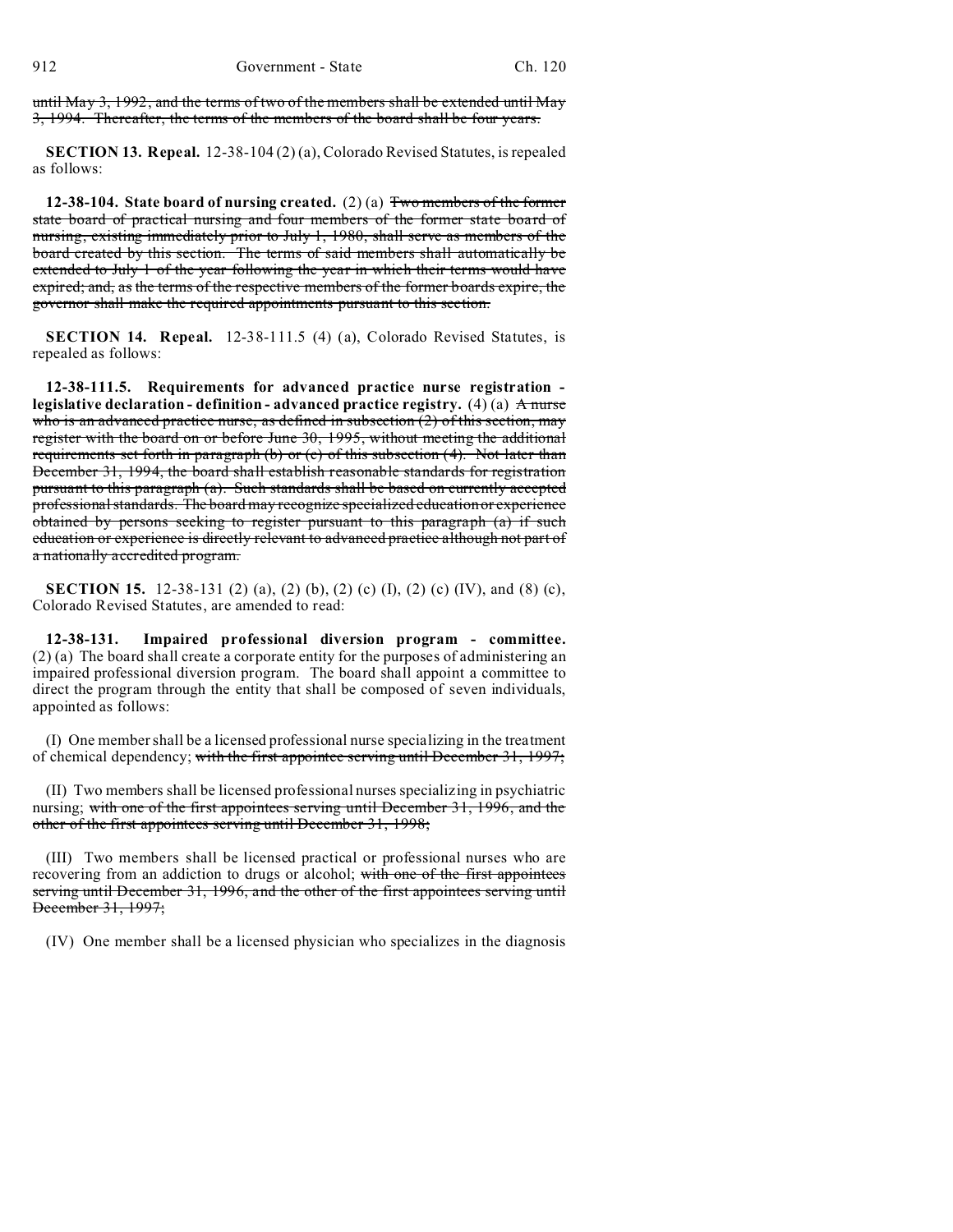and treatment of addictive diseases; with the first appointee serving until December 31, 1998; and

(V) One member shall be from the public and shall be knowledgeable in the field of chemical dependency. with the first appointee serving until December 31, 1998.

(b) The members of the rehabilitation evaluation committee created in subsection (7) of this section, as said subsection existed prior to July 1, 1995, shall serve with its same powers and duties, as an interim committee, if the board determines an interim committee is necessary, until appointments made pursuant to paragraph (a) of this subsection (2) are finalized.

(c) (I) The board shall appoint members to the committee by a majority vote for terms of three years. except for the first committee that shall be appointed for terms as set forth in paragraph  $(a)$  of this subsection  $(2)$ .

(IV) Before September 1, 1995, the board shall appoint the members who shall comprise the first impaired professional diversion committee.

(8) (c) Effective July 1, 1995, As a condition of licensure in this state, every applicant shall pay to the administering entity that has been selected by the board pursuant to the provisions of paragraph (a) of subsection (9) of this section, an amount set by the board not to exceed twenty-eight dollars per nursing licensee for each renewal, which amount shall be used to support the PROFESSIONAL DIVERSION committee and the impaired professional diversion program to provide assistance to nurses needing help in dealing with psychiatric, psychological, or emotional problems or excessive alcohol or drug use or addiction that may be detrimental to their ability to practice nursing.

**SECTION 16. Repeal.** 12-39-104 (7), Colorado Revised Statutes, is repealed as follows:

**12-39-104. Board of examiners of nursing home administrators - creation subject to termination.** (7) Members serving on the board of examiners of nursing home administrators as it existed prior to July 1, 1993, shall continue to serve until their successors are appointed.

**SECTION 17.** 23-3.3-102 (6), Colorado Revised Statutes, is amended to read:

**23-3.3-102. Assistance program authorized - procedure - audits.** (6) In determining the amount allocated to each institution that is not a state institution or a nonpublic institution of higher education, the commission shall consider only that portion of financial need which would have existed were the institution's tuition no greater than the highest in-state tuition rate charged by a comparable state institution. In determining the amount allocated to each nonpublic institution of higher education, the commission shall base its determination upon the cost of attendance at a nonpublic institution of higher education. The change in the manner of calculating financial assistance to nonpublic institutions of higher education shall not result in a dollar decrease in the allocation of financial assistance to any institution from the dollar allocation made to such institution for the 1989-90 fiscal year. The allocation for need-based financial aid to nonpublic institutions shall be phased in over three years,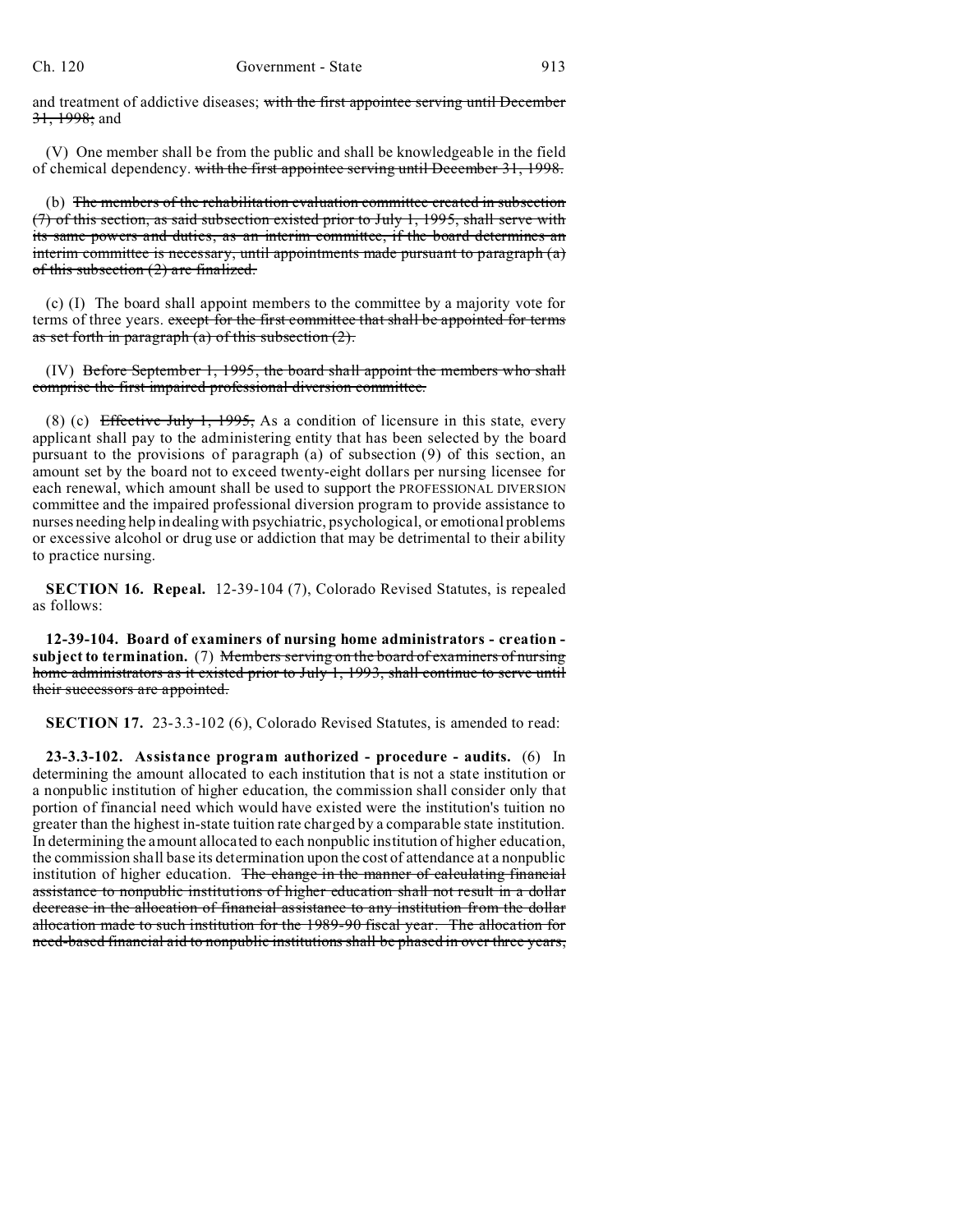as follows:

(a) For fiscal year 1990-91, ninety percent of the need as determined by the cost of attendance at a nonpublic institution;

(b) For fiscal year 1991-92, ninety-five percent of the need as determined by the cost of attendance at a nonpublic institution; and

(c) For fiscal year 1992-93 and fiscal years thereafter, one hundred percent of the need as determined by the cost of attendance at a nonpublic institution.

**SECTION 18.** 24-60-2206 (2), Colorado Revised Statutes, is amended to read:

**24-60-2206. Site recommendation by counties.** (2) In making such recommendation, the board of county commissioners shall also consider comments from the department AND the Rocky Mountain low-level radioactive waste board; and the advisory committee established in section 24-60-2210; except that the board of county commissioners shall make the final determination as to the designation of a facility site pursuant to part 1 of article 20 of title 30, C.R.S.

**SECTION 19. Repeal.** 24-60-2210, Colorado Revised Statutes, is repealed.

**SECTION 20.** 29-4-402, Colorado Revised Statutes, is amended to read:

**29-4-402. Cities and towns empowered to create housing authorities.** All cities and towns, however organized, by ordinance may create veterans' housing authorities and provide their duties and powers and give preferences to veterans of world war H as to all housing constructed, purchased, or leased by or under the direction of such veterans' housing authorities.

**SECTION 21. Repeal.** 29-4-403, Colorado Revised Statutes, is repealed as follows:

**29-4-403. Veterans of world war II defined.** The words "veterans of world war II", as used in this part 4, mean persons who served for at least ninety days of active service between December 7, 1941, and September 2, 1945, both dates inclusive, in the military or naval forces or the coast guard of the United States and were honorably discharged therefrom.

**SECTION 22. Repeal.** 30-11-202, Colorado Revised Statutes, is repealed as follows:

**30-11-202. Laws applicable.** All laws enacted in which the words "Denver", "city of Denver", or equivalent words occur, or the words "Arapahoe county", "county of Arapahoe", or equivalent words occur, and there is nothing in the context or in the constitutional amendment creating the city and county of Denver to make them inapplicable, the same shall be held to apply to the city and county of Denver.

**SECTION 23. Repeal.** 30-17-106, Colorado Revised Statutes, is repealed as follows: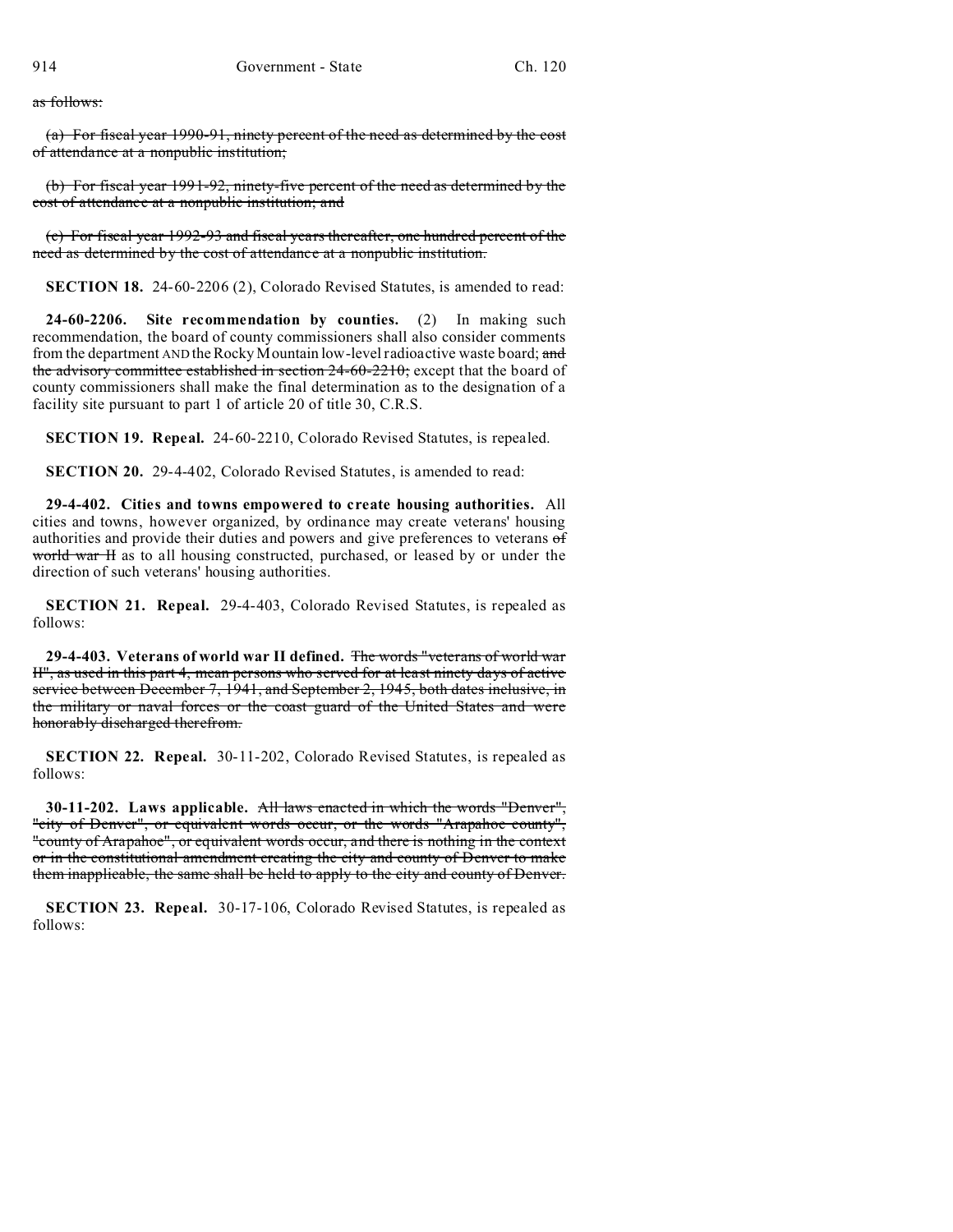**30-17-106. Establishment of poorhouse.** (1) The board of county commissioners in each county in this state, whenever deemed proper, may establish a poorhouse and for that purpose purchase or lease a building upon such terms as deemed best.

(2) The board of county commissioners may acquire, in the name of the county, by grant, devise, or purchase, any tract of land, not exceeding six hundred forty acres, for the purposes of such poorhouse.

(3) The board of county commissioners may employ such workmen, agents, and other persons as may be necessary to establish and put into operation such poorhouse and provide and appoint a physician to attend those who may become sick.

(4) The title to all property acquired under this part 1 for the purpose of such poorhouse shall be vested in the county.

**SECTION 24. Repeal.** 34-45-102, Colorado Revised Statutes, is repealed as follows:

**34-45-102. Conspiracy - threats - evidence - penalty.** Any two or more persons who associate themselves together for the purpose of obtaining the possession of any lode, gulch, or placer claim, then in the actual possession of another, by force and violence or threats of violence or by stealth and proceed to carry out such purpose by making threats against the party in possession, or who enter upon such lode or mining claim for said purpose, or who enter upon or into any lode, gulch, placer claim, quartz mill, or other mining property or, not being upon such property but within hearing distance of the same, make any threats or make use of any language, signs, or gestures calculated to intimidate any persons at work on said property from continuing to work thereon or therein or to intimidate others from engaging to work thereon or therein, are each guilty of a misdemeanor and, upon conviction thereof, shall be punished by a fine of not more than two hundred fifty dollars and by imprisonment in the county jail for not less than thirty days nor more than six months. The fine shall be discharged either by payment or by confinement in said jail until such fine is discharged at the rate of two dollars and fifty cents per day. On trials under this section, proof of a common purpose of two or more persons to obtain possession of property, or to intimidate laborers as above set forth, accompanied or followed by any of the acts specified in this section by any of them, shall be sufficient evidence to convict anyone committing such acts, although the parties may not be associated together at the time of committing the same.

**SECTION 25.** 38-41-114, Colorado Revised Statutes, is amended to read:

**38-41-114. When limitations apply.** The limitations established in this part 1 shall apply to causes of action which THAT have accrued prior to March 28, 1927, as well as to all causes of action accruing thereafter. All persons against whom any new limitation created in this part 1 has expired on March 28, 1927, or shall expire within two years thereafter and against whom the previous limitation provided for by law has not expired or to whom the previous limitation did not apply may commence an action within two years from March 28, 1927, and not thereafter. This part 1 shall not be construed as reviving any action barred by any former or other statute.